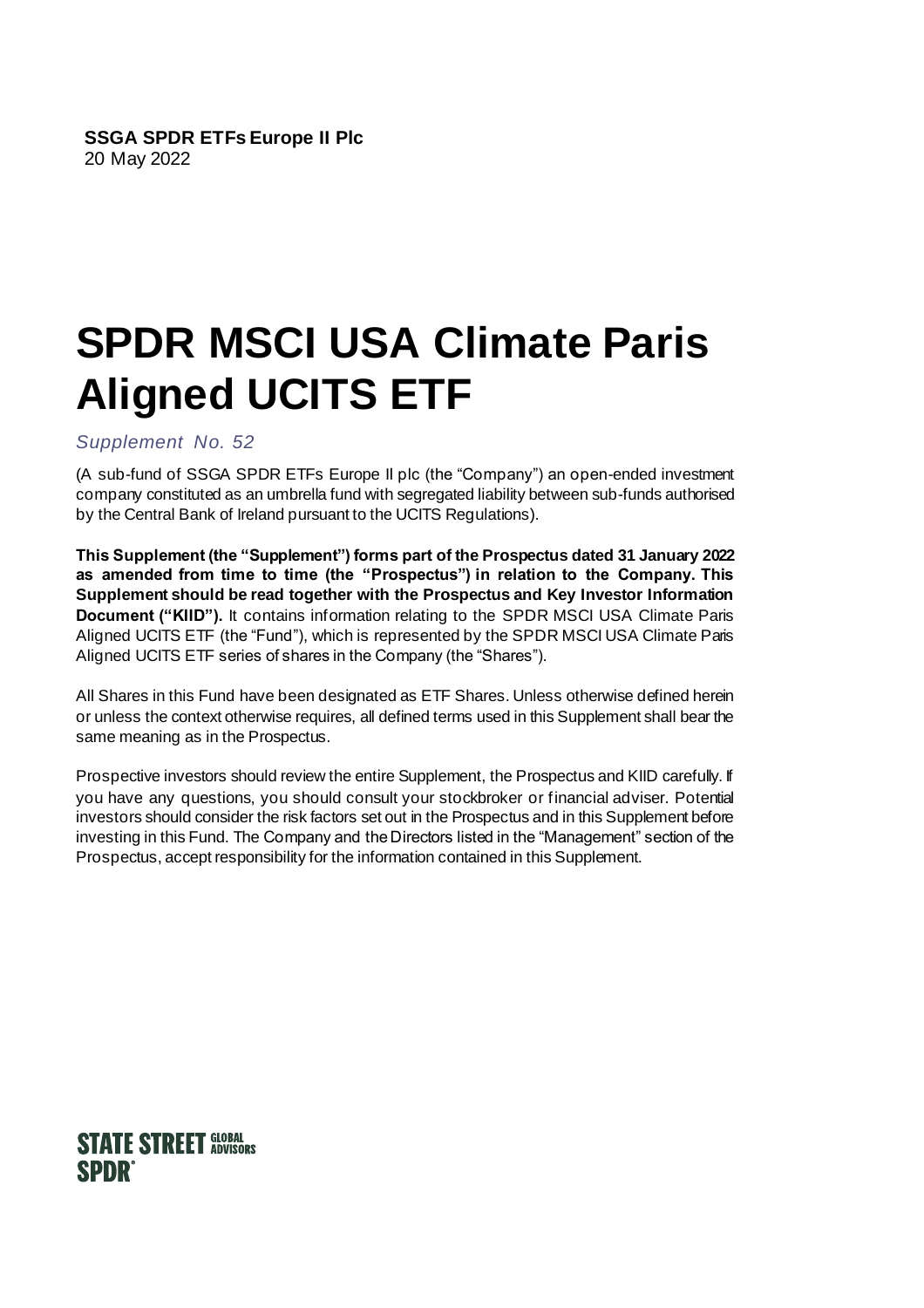#### **Fund Characteristics**

| <b>Base Currency</b>                          | USD.                                                                                                                                                                                                                                                                                                                                                                                                                                                                                                                                                                      |  |  |  |  |
|-----------------------------------------------|---------------------------------------------------------------------------------------------------------------------------------------------------------------------------------------------------------------------------------------------------------------------------------------------------------------------------------------------------------------------------------------------------------------------------------------------------------------------------------------------------------------------------------------------------------------------------|--|--|--|--|
| Investment Manager                            | State Street Global Advisors Europe Limited.                                                                                                                                                                                                                                                                                                                                                                                                                                                                                                                              |  |  |  |  |
| Sub-Investment<br>Manager(s)                  | State Street Global Advisors Trust Company.                                                                                                                                                                                                                                                                                                                                                                                                                                                                                                                               |  |  |  |  |
| Dividend Policy                               | For distributing share classes, semi-annual distribution of income (in or around June and<br>December), except where the Management Company in its sole discretion, determines not to<br>pay a dividend on any given distribution date.<br>For accumulating share classes, all income and gains will be accumulated in the Net Asset Value<br>per Share. Distributing / accumulating status indicate in Share class information overleaf.                                                                                                                                 |  |  |  |  |
| <b>SFDR Fund Classification</b>               | Article 8 Fund, Sustainability Risk integrated by the Index.                                                                                                                                                                                                                                                                                                                                                                                                                                                                                                              |  |  |  |  |
| <b>Dealing Information</b>                    |                                                                                                                                                                                                                                                                                                                                                                                                                                                                                                                                                                           |  |  |  |  |
| Dealing Deadline                              | For unhedged share class cash subscriptions and redemptions: 4.45 p.m. (Irish time) on each<br>Dealing Day.<br>For hedged share class cash subscriptions and redemptions: 2.30 p.m. (Irish time) on each<br>Dealing Day.<br>For all cash subscriptions and redemptions on the last Dealing Day prior to 25 December and 1<br>January each year: 11.00 a.m. (Irish time).<br>Earlier or later times may be determined by the Management Company at its discretion withprior<br>notice to the Authorised Participants.<br>In-kind dealing by Shareholders is not permitted. |  |  |  |  |
| Settlement Deadline                           | 3.00 p.m. (Irish time) on the second Business Day after the Dealing Day, or such earlier or later<br>date as may be determined by or agreed with the Management Company. The Management<br>Company/Company will notify Shareholders if, (i) an earlier Settlement Deadline applies in<br>respect of subscriptions, or (ii) a later Settlement Deadline applies in respect of redemptions.<br>Settlement may be impacted by the settlement schedule of the underlying markets.                                                                                             |  |  |  |  |
| Dealing NAV                                   | The Net Asset Value per Share calculated as at the Valuation Point on the relevant Dealing Day.                                                                                                                                                                                                                                                                                                                                                                                                                                                                           |  |  |  |  |
| Minimum Subscription and<br>Redemption Amount | Authorised Participants should refer to the Authorised Participant Operating Guidelines for<br>details of the current minimum subscription and redemption amounts for the Fund.                                                                                                                                                                                                                                                                                                                                                                                           |  |  |  |  |
| <b>Index Information</b>                      |                                                                                                                                                                                                                                                                                                                                                                                                                                                                                                                                                                           |  |  |  |  |
| Index (Ticker)                                | MSCI USA Climate Paris Aligned Index (MXUSCLPA).                                                                                                                                                                                                                                                                                                                                                                                                                                                                                                                          |  |  |  |  |
| Index Rebalance<br>Frequency                  | Semi-Annually.                                                                                                                                                                                                                                                                                                                                                                                                                                                                                                                                                            |  |  |  |  |
| Additional Index<br>Information               | Further details of the Index and its performance can be found at<br>https://www.msci.com/constituents<br>https://www.msci.com/documents/10199/346ec2a6-7962-308a-8176-1ba67b7f52e9                                                                                                                                                                                                                                                                                                                                                                                        |  |  |  |  |

#### **Valuation Information**

| Valuation              | The Net Asset Value per Share is calculated in accordance with the "Determination of Net<br><b>Asset Value</b> " section of the Prospectus. |
|------------------------|---------------------------------------------------------------------------------------------------------------------------------------------|
| Valuation Pricing Used | Last traded.                                                                                                                                |
| Valuation Point        | 10.15 p.m. (Irish time) on each Business Day.                                                                                               |

<https://www.msci.com/documents/10199/346ec2a6-7962-308a-8176-1ba67b7f52e9>

[https://www.msci.com/eqb/methodology/meth\\_docs/MSCI\\_Climate\\_Paris\\_Aligned\\_Indexes.pdf](https://www.msci.com/eqb/methodology/meth_docs/MSCI_Climate_Paris_Aligned_Indexes.pdf)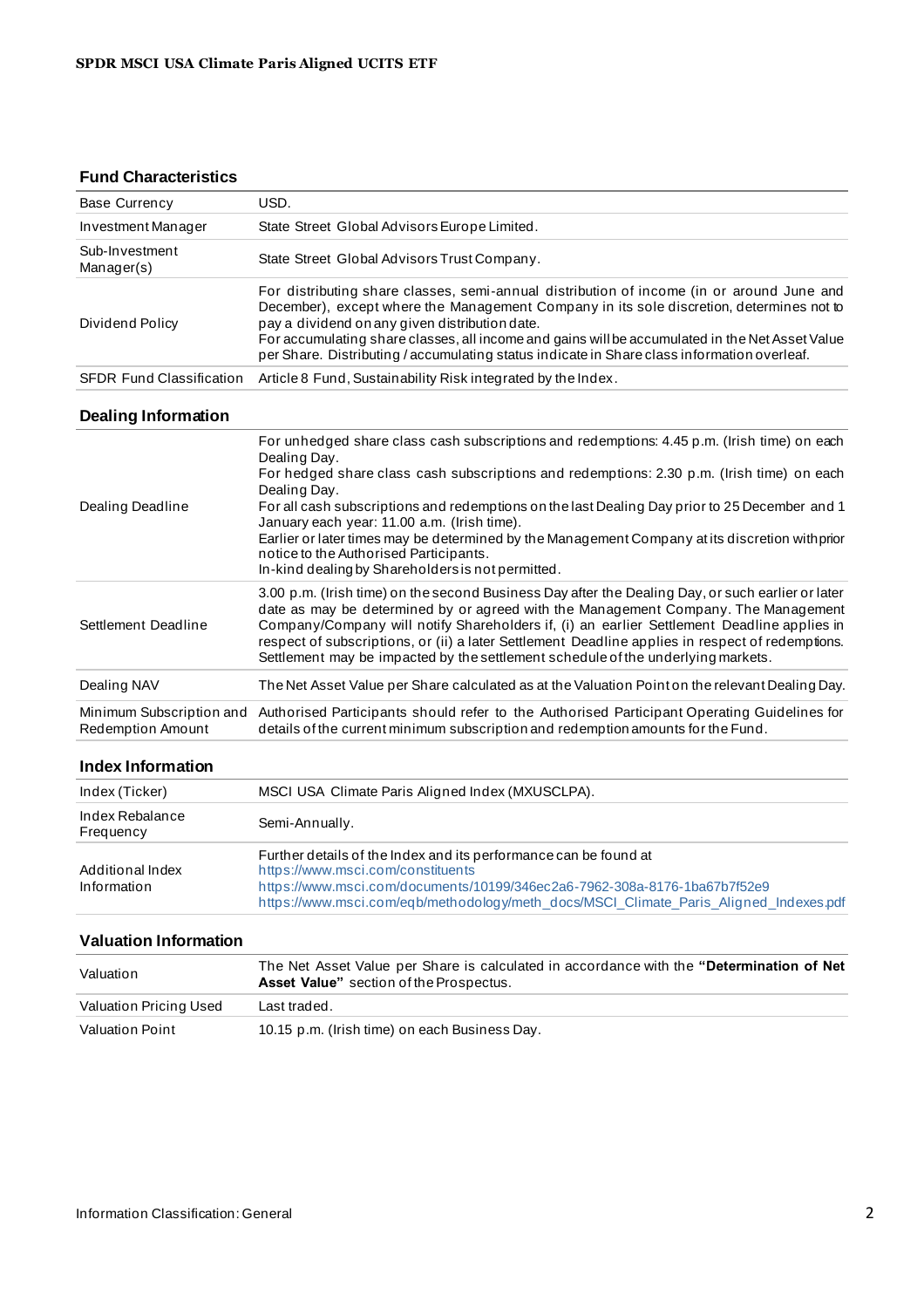## **Share Classes**

| <b>Share Class Type</b>                                                                                                                | USD unhedged                                                             |      | <b>EUR hedged</b>                                                                          |      | <b>GBP</b> hedged                                                                          |             | <b>CHF hedged</b>                                                                          |      |
|----------------------------------------------------------------------------------------------------------------------------------------|--------------------------------------------------------------------------|------|--------------------------------------------------------------------------------------------|------|--------------------------------------------------------------------------------------------|-------------|--------------------------------------------------------------------------------------------|------|
| <b>Name</b>                                                                                                                            | <b>SPDR MSCI USA</b><br><b>Climate Paris</b><br><b>Aligned UCITS ETF</b> |      | <b>SPDR MSCI USA</b><br><b>Climate Paris</b><br><b>Aligned EUR Hdg</b><br><b>UCITS ETF</b> |      | <b>SPDR MSCI USA</b><br><b>Climate Paris</b><br><b>Aligned GBP Hdg</b><br><b>UCITS ETF</b> |             | <b>SPDR MSCI USA</b><br><b>Climate Paris</b><br><b>Aligned CHF Hdg</b><br><b>UCITS ETF</b> |      |
| Dividend Policy*                                                                                                                       | Acc                                                                      | Dist | Acc                                                                                        | Dist | Acc                                                                                        | <b>Dist</b> | Acc                                                                                        | Dist |
| <b>Share Class</b><br>Currency                                                                                                         | <b>USD</b>                                                               |      | <b>EUR</b>                                                                                 |      | <b>GBP</b>                                                                                 |             | <b>CHF</b>                                                                                 |      |
| <b>TER</b><br>(further information in<br>this respect is set out<br>in the "Fees and<br><b>Expenses"</b> section of<br>the Prospectus) | Up to 0.12%                                                              |      | Up to 0.17%                                                                                |      |                                                                                            |             |                                                                                            |      |

\*Dividend Policy: 'Acc' = Accumulating shares, 'Dist' = Distributing shares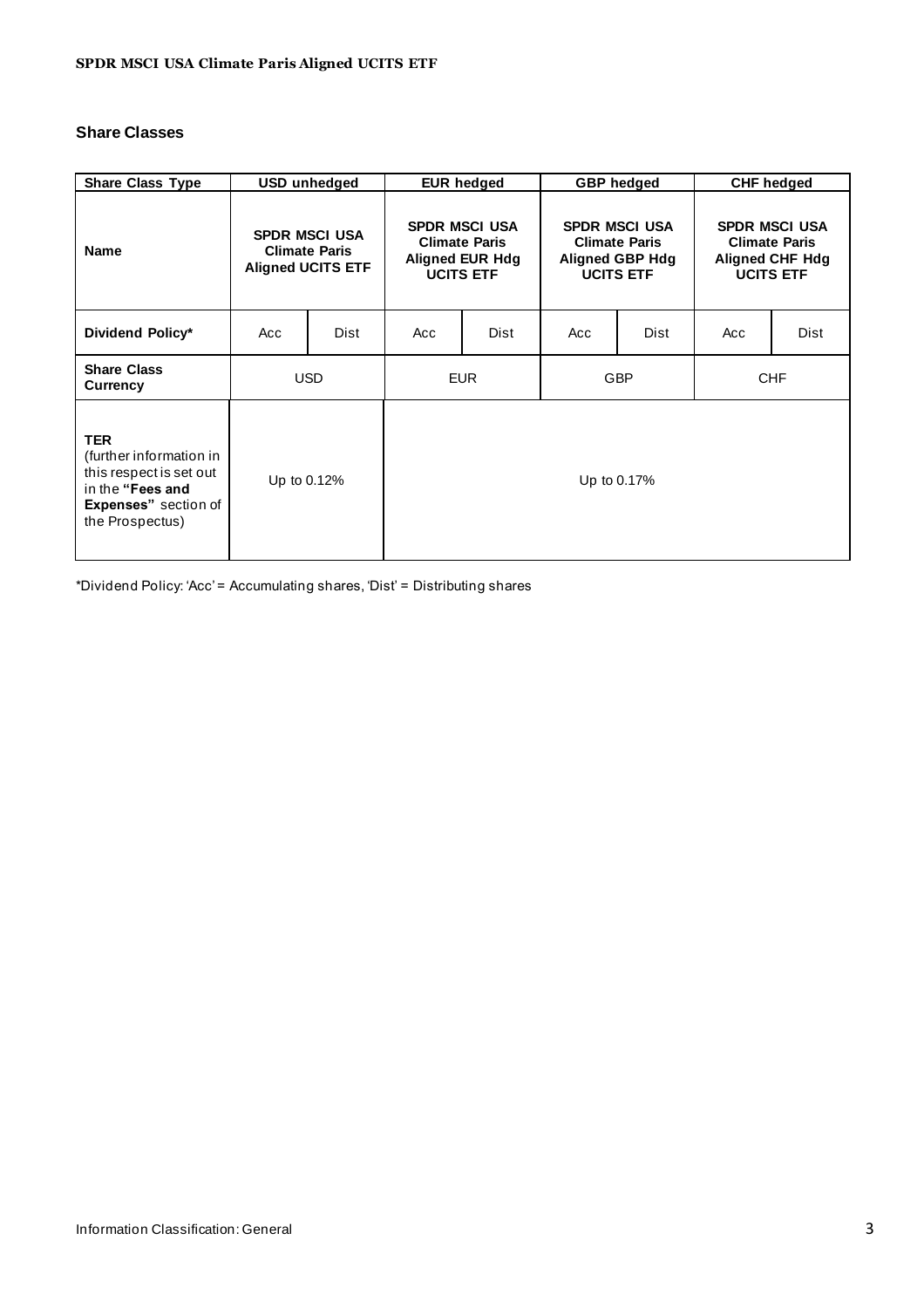#### **Investment Objective and Policy**

**Investment Objective:** The investment objective of the Fund is to track the performance of large and mid-sized equities in the U.S..

**Investment Policy:** The investment policy of the Fund is to track the performance of the Index (or any other index determined by the Directors from time to time to track substantially the same market as the Index) as closely as possible, while seeking to minimise as far as po ssible the tracking difference between the Fund's performance and that of the Index.

The Index aims to reflect the performance of a sub-set of equity securities of companies within the MSCI USA Index (the "Parent Index") which are selected and weighted in accordance with the Index methodology. The Index methodology aims to reduce exposure to transition and physical climate risks while pursuing opportunities arising from the transition to a lower-carbon economy and seeking to align the Fund's portfolio with the Paris Agreement adopted under the United Nations Framework Convention on Climate Change requirements (the "Paris Agreement"). The Parent Index measures the performance of large and mid capitalisation stocks of the U.S. equity markets. The Index aims to exceed the minimum standards for EU Paris-Aligned benchmarks set out in the Commission Delegated Regulation (EU) 2020/1818 for the methodology of benchmark indices that would be aligned with the objectives of the Paris Agreement. The Index excludes certain companies based on their involvement in the following controversial business activities: controversial weapons, tobacco, oil and gas, and thermal coal mining and power generation, with further detail on how the index provider defines what constitutes "involvement" outlined in the Index methodology. The Index also excludes companies which are identified by the index provider as being involved in controversies that have a negative ESG impact on their operations and/or products and services based on an MSCI ESG controversy score ("**MSCI ESG Controversy Score**"). The MSCI ESG Controversy Score reflects an assessment by the index provider of controversies concerning the negative environmental, social, and/or governance impact of company operations, products and services. The evaluation framework used in MSCI ESG Controversies is designed to be consistent with international norms represented by the UN Declaration of Human Rights, the ILO Declaration on Fundamental Principles and Rights at Work, and the UN Global Compact. MSCI ESG Controversies Score falls on a 0-10 scale, with "0" being the most severe controversy. Companies which are identified by the index provider as having faced controversies pertaining to environmental issues are excluded from the Index based on an MSCI environmental controversy score ("**MSCI Environmental Controversy Score**"). The minimum MSCI ESG

Information Classification: General 4

Controversy Score and the minimum MSCI Environmental Controversy Score set by the index provider to determine eligibility for inclusion in the Index can be found at the index provider's website https://www.msci.com/indexmethodology.

The remaining constituents are then selected and weighted for inclusion in the Index to reduce exposure to transition and physical climate risks, pursue opportunities arising from transition to a lower-carbon economy while seeking to align with the objectives of the Paris Agreement and minimising ex-ante tracking error relative to the Parent Index. At this stage the Index methodology:

- (i) applies certain index level constraints by:
- targeting a reduction of overall greenhouse gas (GHG) intensity compared with the Parent Index;
- targeting a minimum decarbonisation rate of GHG intensity reduction per year;
- targeting exposure to sectors with a high impact on climate change at least equivalent to the Parent Index to align with the objectives of the Paris Agreement to include exposure to sectors that should actively reduce GHG emissions, and;
	- (ii) taking into account:

- increased exposure to companies that publish emissions reduction targets, publish their annual emissions and reduce their GHG intensity;

- contribution to reduced weighted average potential emissions intensity compared with the Parent Index;

- contribution to increased overall low carbon transition (LCT) score compared with the Parent Index (i.e., lower overall exposure to companies facing risks from LCT and / or higher overall exposure to companies which may have opportunities from LCT), as determined by the index provider;

- reduction in exposure to physical risk arising from extreme weather events compared with the Parent Index

- contribution to increased overall exposure to companies with a minimum green-to-brown revenue ratio compared with the Parent Index with green revenues being those which reflect company revenues from products and services that have the potential to contribute to the low carbon transition versus brown revenues which have the potential to harm the environment and worsen the low carbon transition (for further information on the meaning of green and brown revenue and how they are calculated please refer to the index methodology);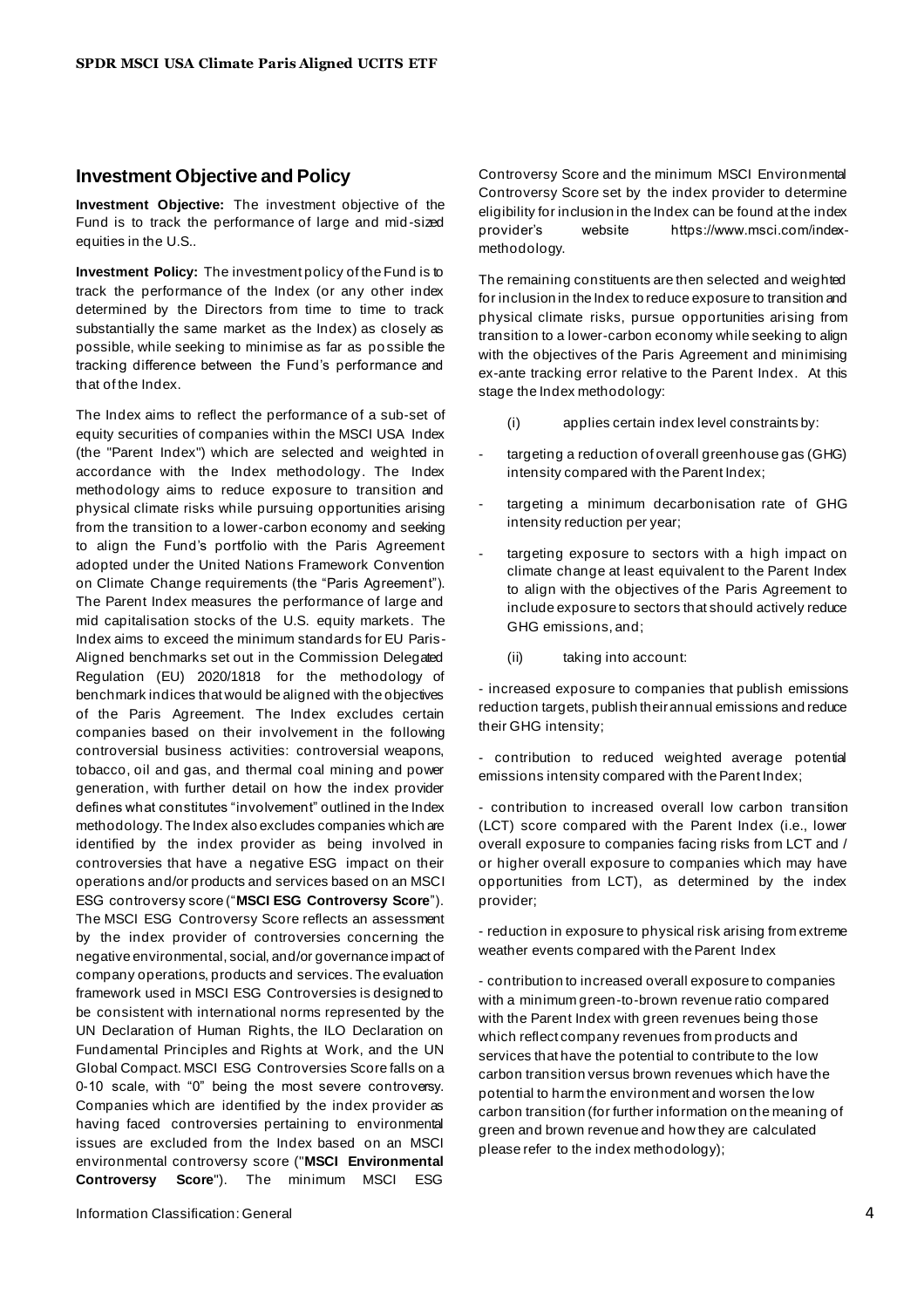- contribution to increased overall green revenue compared with the Parent Index; and

- constituent-level liquidity and diversification caps,

according to the thresholds for such constraints determined by the index provider in the index methodology.

The adoption of these screens within the Index correspond to the environmental and social factors which the Fund promotes, as further described in the "**ESG Screening**" subsection of the "**ESG Investing**" section of the Prospectus. Companies that are not excluded by the Index provider based on their MSCI ESG Controversy Score are considered to exhibit good governance. The main methodological limits are described in the "**Screening Ris**k" subsection of the "Investment Risks" section of this Supplement.

The ESG screening applies to at least 90% of the portfolio.

The portfolio of the Fund is predominantly composed of securities that comply with the ESG standards outlined above and in the index methodology (and in ensuring that the portfolio is exempt of issuers having activities that would significantly harm this objective).

Index constituents may on occasion be rebalanced more often than the Index Rebalance Frequency, if required by the Index methodology, including for example where corporate actions such as mergers or acquisitions affect components of the Index.

Although the Index is generally well diversified, because of the market it reflects it may, depending on market conditions, contain constituents issued by the same body that may represent more than 10% of the Index. In order for the Fund to track the Index accurately, the Fund will make use of the increased diversification limits available under Regulation 71 of the UCITS Regulations. These limits permit the Fund to hold positions in individual constituents of the Index issued by the same body of up to 20% of the Fund's Net Asset Value.

Hedged Share Classes are made available to reduce the impact of exchange rate fluctuations between the currency of the Class and the currency in which the underlying assets are denominated. Investors should note that the hedged Share Classes (designated as such in this Supplement) will be hedged back to the currency of the relevant Class. Consequently the hedged Share Classes should more closely track the corresponding currency hedged versions of the Index.

The Investment Manager and/or Sub-Investment Manager, on behalf of the Fund, will invest using the replication strategy as further described in the "**Investment Objectives and Policies – Index Tracking Funds**" section of the Prospectus, primarily in the securities of the Index, at all times in accordance with the Investment Restrictions set forth in the Prospectus. The Investment Manager and/or Sub-Investment Manager also may, in exceptional circumstances, invest in securities not included in the Index but that it believes closely reflect the risk and distribution characteristics of securities of the Index. The equity securities in which the Fund invests will be primarily listed or traded on Recognised Markets in accordance with the limits set out in the UCITS Regulations. Details of the Fund's portfolio and the indicative net asset value per Share for the Fund are available on the Website daily.

**Currency Hedging:** The Fund will use financial derivative instruments ("**FDIs**"), including forward foreign exchange contracts, to hedge some or all of the foreign exchange risk for hedged Share Classes. Currency hedging transactions in respect of a hedged Share Class will be clearly attributable to that Class and any costs shall be for the account of that Class only. All such costs and related liabilities and/or benefits will be reflected in the net asset value per Share of the Class. Over-hedged or under-hedged positions may arise unintentionally due to factors outside the control of the Investment Manager and/or Sub-Investment Manager but will be monitored and adjusted on a regular basis.

**Taxonomy Regulation**: The Technical Screening Criteria ("**TSC**") in respect of all of the Taxonomy Regulation objectives have not yet been developed and these detailed criteria will require the availability of multiple, specific data points regarding each investment. As at the date hereof, there is insufficient reliable, timely and verifiable data available for the Investment Manager and/or Sub-Investment Manager to be able to assess investments using the TSC. While there are investments in the Fund that are in economic activities that contribute to climate change mitigation and climate change adaptation, the Investment Manager and/or Sub-Investment Manager is not currently in a position to describe:

- a) the extent to which the investments of the Fund are in economic activities that qualify as environmentally sustainable and are aligned with the Taxonomy Regulation;
- b) the proportion, as a percentage of the Funds' portfolios, of investments in environmentally sustainable economic activities which are aligned with the Taxonomy Regulation; or
- c) the proportion, as a percentage of the Funds' portfolios, of enabling and transitional activities (as described in the Taxonomy Regulation).

The Investment Manager and/or Sub-Investment Manager is keeping this situation under active review and where sufficient reliable, timely and verifiable data on the Funds' investments become available, the Investment Manager and/or Sub-Investment Manager will provide the descriptions referred to above, in which case this Prospectus or the Relevant Supplement will be updated.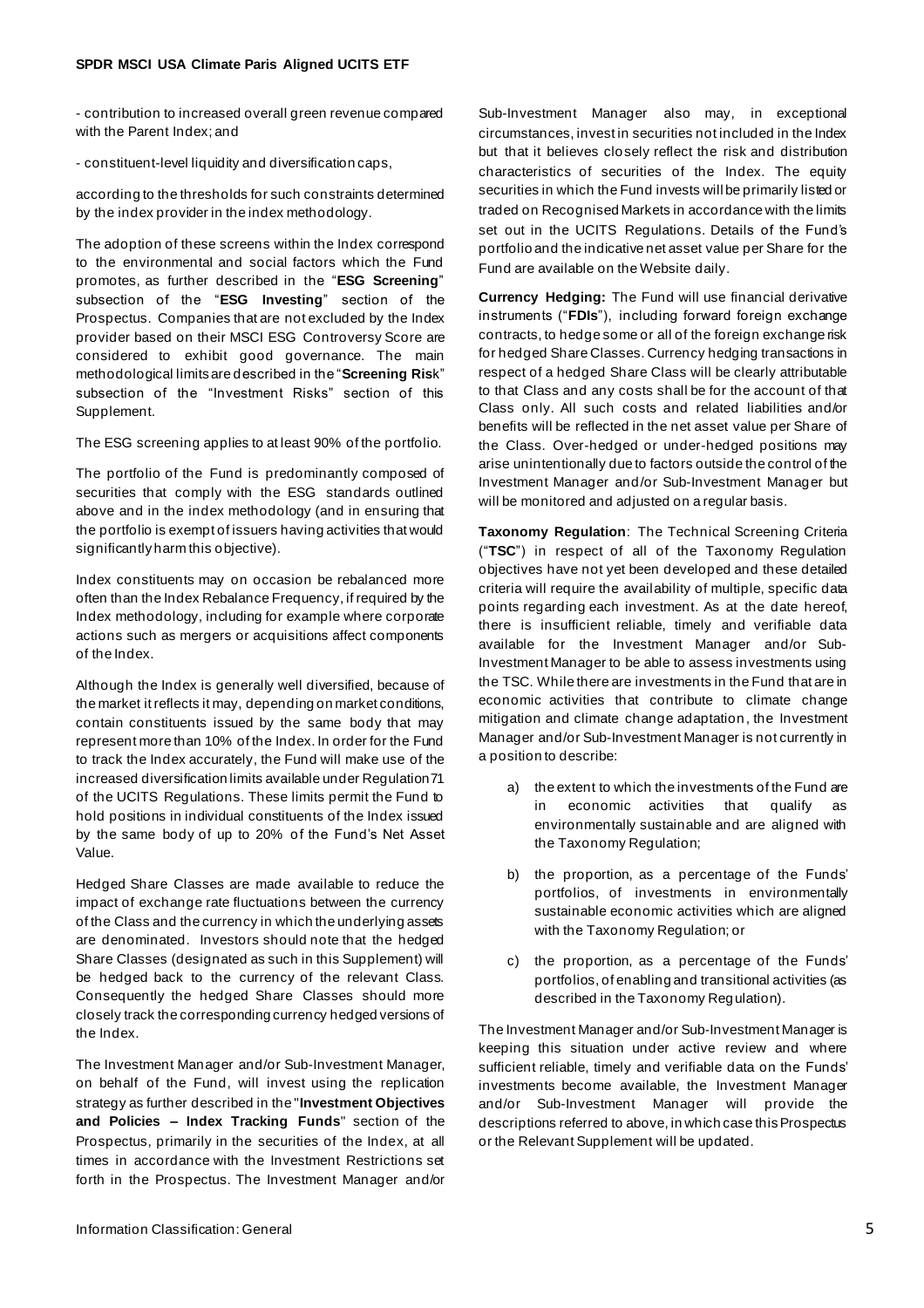Investors should note that the "do no significant harm" principle applies only to those investments underlying the Fund that take into account the EU criteria for environmentally sustainable economic activities. The investments underlying the remaining portion of the relevant Fund do not take into account the EU criteria for environmentally sustainable economic activities.

#### **Permitted Investments**

**Equities:** The securities in which the Fund invests may include equities, or equity-related securities such as American Depositary Receipts (ADRs) or Global Depositary Receipts (GDRs). ADRs and GDRs are typically used instead of local shares, where owning the local shares represented in the Index is not possible or prohibitively expensive.

**Other Funds / Liquid Assets:** The Fund may invest up to 10% of its net assets in other regulated open-ended funds (including Money Market Funds) where the objectives of such funds are consistent with the objective of the Fund and where such funds are authorised in member states of the EEA, United Kingdom, USA, Jersey, Guernsey or the Isle of Man and where such funds comply in all material respects with the provisions of the UCITS Regulations. The Fund may hold ancillary liquid assets such as deposits in accordance with the UCITS Regulations.

**Derivatives:** The Fund may use FDIs for currency hedging and efficient portfolio management purposes. Any use of FDIs by the Fund shall be limited to futures and forward foreign exchange contracts (including non -deliverable forwards) and warrants. Efficient portfolio management means investment decisions involving transactions that are entered into for one or more of the following specific aims: the reduction of risk; the reduction of cost; the generation of additional capital or income for the Fund with an appropriate level of risk, taking into account the risk profile of the Fund; or the minimisation of tracking error, i.e. the risk that the Fund return varies from the Index return. FDIs are described in the **"Investment Objectives and Policies – Use of Financial Derivative Instruments"** section of the Prospectus.

#### **Securities Lending, Repurchase Agreements & Reverse Repurchase Agreements**

The Fund does not currently participate in a securities lending programme, though it is entitled to do so. The Fund also does not intend to engage in repurchase agreements and reverse repurchase agreements. Should the Directors elect to change this policy in the future, due notification will be given to Shareholders and this Supplement will be updated accordingly.

#### **Investment Risks**

Investment in the Fund carries with it a degree of risk. Investors should read the **"Risk Information"** section of the Prospectus. In addition, the following risks are particularly relevant for the Fund.

**Index Tracking Risk:** The Fund's return may not match the return of the Index. It is currently anticipated that the Fund will track the Index with a potential variation of up to 1% annually under normal market conditions. The Fund's ability to track the Index will be affected by Fund expenses, the amount of cash and cash equivalents held in its portfolio, and the frequency and the timing of purchases and sales of interests in the Fund. The Investment Manager and/or Sub-Investment Manager may attempt to replicate the Index return by investing in a sub-set of the securities in the Index, or in some securities not included in the Index, potentially increasing the risk of divergence between the Fund's return and that of the Index.

**Concentration Risk**: When the Fund focuses its investments in a particular market, the financial, economic, business, and other developments affecting issuers in that market will have a greater effect on the Fund than if it was more diversified. This concentration may also limit the liquidity of the Fund. Investors may buy or sell substantial amounts of the Fund's shares in response to factors affecting or expected to affect a market in which the Fund focuses its investments.

**Liquidity Risk & ETF Liquidity Risk**: Lack of a ready market or restrictions on resale may limit the ability of the Fund to sell a security at an advantageous time or price or at all. Illiquid securities may trade at a discount from comparable, more liquid investments and may be subject to wide fluctuations in market value. Illiquidity of the Fund's holdings may limit the ability of the Fund to obtain cash to meet redemptions on a timely basis. Where the fund invests in illiquid securities or does not trade in large volumes, the bid offer spreads of the Fund may widen, the Fund may be exposed to increased valuation risk and reduced ability to trade. Shares in the Fund may also trade at prices that are materially different to the last available NAV.

**Derivatives Risk:** The Fund may use FDIs for efficient portfolio management purposes as described in the derivatives section under Permitted Investments above. The Fund's use of FDIs involves risks different from, and possibly greater than, the risks associated with investing directly in securities.

**Screening Risk:** There is a risk that the Index provider may make errors, such as incorrect assessment of the screen criteria described in the Investment Policy and/or include incorrect/exclude correct constituents in the screening process. ESG scoring and screening is subject to inherent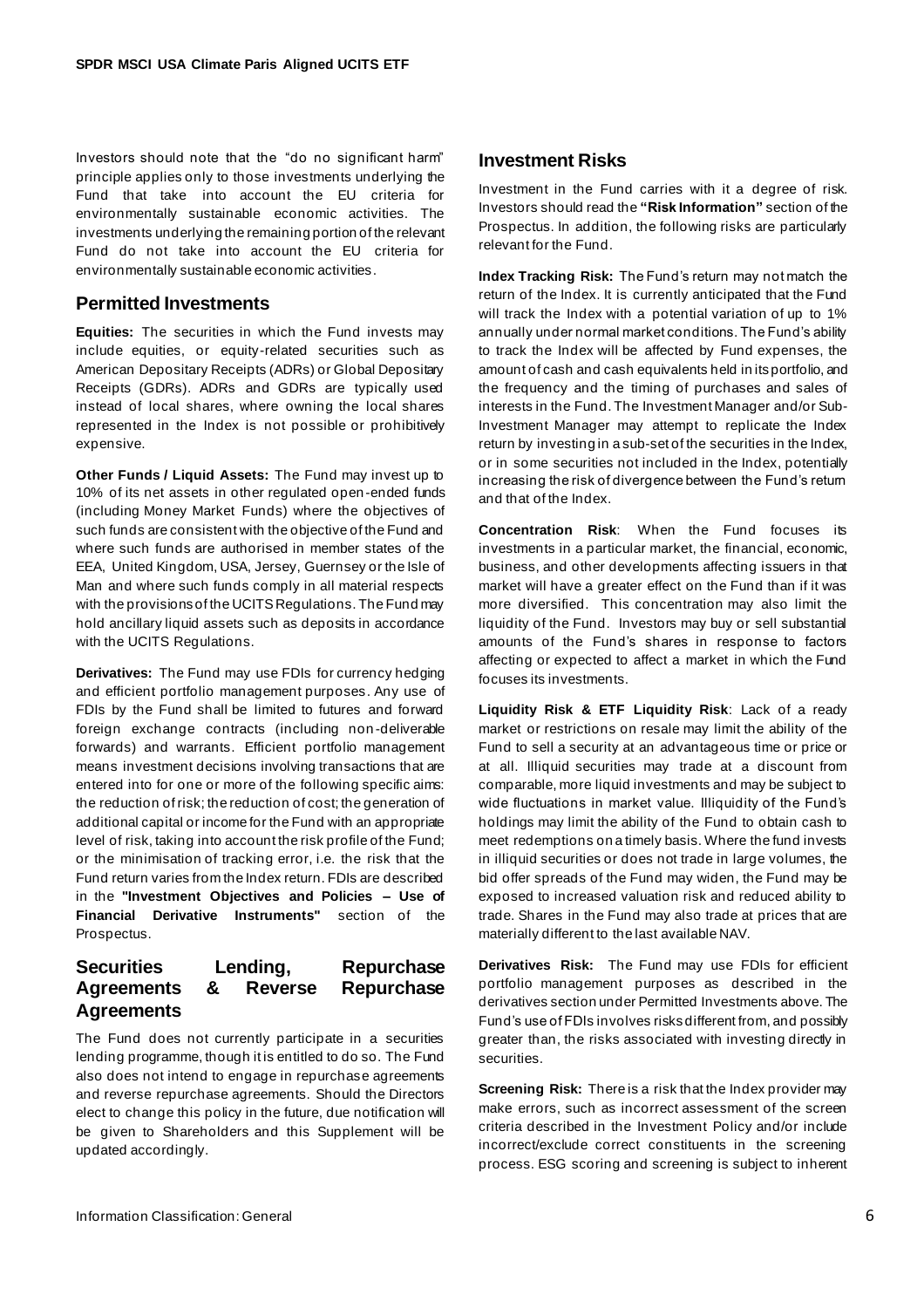methodological limits. Any assessment of ESG criteria by an Index is based on the data provided by third parties. Such assessments are dependent upon information and data that may be incomplete, inaccurate or unavailable, which could cause incorrect assessment of an issuer's ESG performance. In particular there may be potential inconsistencies, inaccuracy or a lack of availability of required ESG data, particularly where this is issued by external data providers. These limitations may include but are not limited to issues relating to:

- Missing or incomplete data from companies (for example, relating to their capacity to manage their Sustainability Risks) which have been used as input for any scoring model;
- The quantity and quality of ESG data to be processed;
- The identification of relevant factors for the ESG analysis.

**Integrating Sustainability Risk:** The integration of Sustainability Risk by the Index does not assure the mitigation of any or all Sustainability Risk. Any deterioration in the financial profile of an underlying investment affected by a Sustainability Risk may have a corresponding negative impact on the Net Asset Value and/or performance of the investing Fund.

**SFDR - Fund Classification Risk:** The SFDR has phased implementation from 10 March 2021 and imposes new disclosure obligations on financial market participants. As at the date of this Prospectus, the implementing Regulatory Technical Standards (Level 2) for SFDR have been released but not adopted by the European Commission and certain concepts newly introduced by SFDR are not currently the subject of centralised implementing standards, local guidance or established market practice. The Fund has been assessed and classified in good faith based on th e relevant information currently available. As these standards and guidance develop, the SFDR related disclosures and the Article 8 classification indicated in this Supplement and on the Website are subject to change and may no longer apply.

Share Class Risk: There is no segregation of liabilities between Classes of the Fund. While the Investment Manager and/or Sub-Investment Manager will seek to ensure that gains/losses on and the costs of the relevant FDI associated with any currency hedging strategy will accrue solely to the Class for which it is intended, the transactions could result in liabilities for other Classes.

**Currency Hedging Risk:** Hedges are sometimes subject to imperfect matching between the hedging transaction and the risk sought to be hedged. There can be no assurance that the Fund's hedging transactions will be effective. As the purpose of currency hedging is to try to reduce or eliminate losses caused by exchange rate fluctuations, it can also

reduce or eliminate gains where the currency in which the Fund's assets are denominated appreciates.

### **Investor Profile**

The typical investors of the Fund are expected to be institutional, intermediary and retail investors who want to take short, medium or long term exposure to the performance of U.S equities markets and are prepared to accept the risks associated with an investment of this type, including the expected high volatility of the Fund.

# **Subscriptions, Redemptions & Conversions**

Investors may subscribe for or redeem Shares in the Fund on each Dealing Day at the Dealing NAV with an appropriate provision for Duties and Charges and in accordance with the provisions in the **"Purchase and Sale Information"** section of the Prospectus.

For subscriptions, consideration, in the form of cash must be received by the Settlement Deadline. For redemptions, a written redemption request signed by the Shareholder is required to be received by the Administrator by the Dealing Deadline on the relevant Dealing Day. In-kind dealing by Shareholders is not permitted.

Shareholders should refer to the terms of the **"Purchase and Sale Information"** section of the Prospectus for information on Share conversions.

# **Initial Offer Period**

Shares of the Fund which are not launched as at the date of this Supplement will be available from 9.00 a.m. (Irish time) on 23 May 2022 to 3.00 p.m. (Irish time) on 22 November 2022 or such earlier or later date as the Directors may determine and notify to the Central Bank (the "Initial Offer Period"). The initial offer price will be approximately 10 in the currency of the respective share class, plus an appropriate provision for Duties and Charges, or such other amount as determined by the Investment Manager and/or Sub-Investment Manager and communicated to investors prior to investment. Following the closing date of the Initial Offer Period, the Shares will be issued at the Dealing NAV.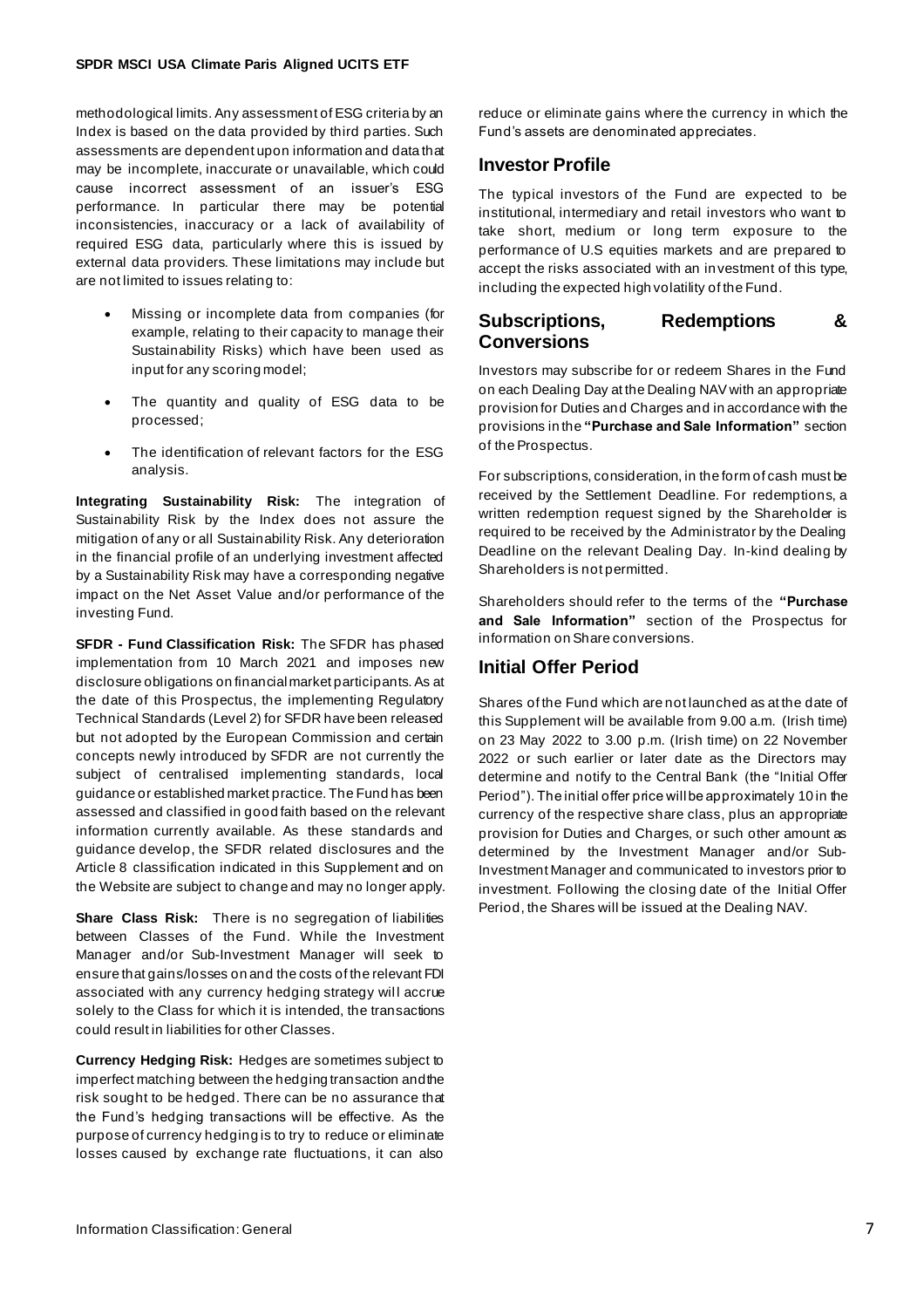#### **SPDR MSCI USA Climate Paris Aligned UCITS ETF**

"MSCI USA Climate Paris Aligned Index" is a trademark of MSCI and its affiliates and has been licensed for use for certain purposes by State Street Corporation.

SPDR MSCI USA CLIMATE PARIS ALIGNED UCITS ETF, based on the MSCI USA Climate Paris Aligned Index has not been checked by MSCI as to its legality or suitability, and is not issued, sponsored, endorsed, sold or promoted by MSCI.

SPDR MSCI USA CLIMATE PARIS ALIGNED UCITS ETF IS NOT SPONSORED, ENDORSED, SOLD OR PROMOTED BY MSCI INC. ("MSCI"), ANY OF ITS AFFILIATES, ANY OF ITS INFORMATION PROVIDERS OR ANY OTHER THIRD PARTY INVOLVED IN, OR RELATED TO, COMPILING, COMPUTING OR CREATING ANY MSCI INDEX (COLLECTIVELY, THE "MSCI PARTIES"). THE MSCI INDEXES ARE THE EXCLUSIVE PROPERTY OF MSCI. MSCI AND THE MSCI INDEX NAMES ARE SERVICE MARK(S) OF MSCI OR ITS AFFILIATES AND HAVE BEEN LICENSED FOR USE FOR CERTAIN PURPOSES BY STATE STREET CORPORATION. NONE OF THE MSCI PARTIES MAKES ANY REPRESENTATION OR WARRANTY, EXPRESS OR IMPLIED, TO THE ISSUER OR OWNERS OF SPDR MSCI USA CLIMATE PARIS ALIGNED UCITS ETF OR ANY OTHER PERSON OR ENTITY REGARDING THE ADVISABILITY OF INVESTING IN FUNDS GENERALLY OR IN SPDR MSCI USA CLIMATE PARIS ALIGNED UCITS ETF PARTICULARLY OR THE ABILITY OF ANY MSCI INDEX TO TRACK CORRESPONDING STOCK MARKET PERFORMANCE. MSCI OR ITS AFFILIATES ARE THE LICENSORS OF CERTAIN TRADEMARKS, SERVICE MARKS AND TRADE NAMES AND OF THE MSCI INDEXES WHICH ARE DETERMINED, COMPOSED AND CALCULATED BY MSCI WITHOUT REGARD TO SPDR MSCI USA CLIMATE PARIS ALIGNED UCITS ETF OR THE ISSUER OR OWNERS OF SPDR MSCI USA CLIMATE PARIS ALIGNED UCITS ETF OR ANY OTHER PERSON OR ENTITY. NONE OF THE MSCI PARTIES HAS ANY OBLIGATION TO TAKE THE NEEDS OF THE ISSUER OR OWNERS OF SPDR MSCI USA CLIMATE PARIS ALIGNED UCITS ETF OR ANY OTHER PERSON OR ENTITY INTO CONSIDERATION IN DETERMINING, COMPOSING OR CALCULATING THE MSCI INDEXES. NONE OF THE MSCI PARTIES IS RESPONSIBLE FOR OR HAS PARTICIPATED IN THE DETERMINATION OF THE TIMING OF, PRICES AT, OR QUANTITIES OF SPDR MSCI USA CLIMATE PARIS ALIGNED UCITS ETF TO BE ISSUED OR IN THE DETERMINATION OR CALCULATION OF THE EQUATION BY OR THE CONSIDERATION INTO WHICH SPDR MSCI USA CLIMATE PARIS ALIGNED UCITS ETF IS REDEEMABLE. FURTHER, NONE OF THE MSCI PARTIES HAS ANY OBLIGATION OR LIABILITY TO THE ISSUER OR OWNERS OF SPDR MSCI USA CLIMATE PARIS ALIGNED UCITS ETF OR ANY OTHER PERSON OR ENTITY IN CONNECTION WITH THE ADMINISTRATION, MARKETING OR OFFERING OF SPDR MSCI USA CLIMATE PARIS ALIGNED UCITS ETF.

ALTHOUGH MSCI SHALL OBTAIN INFORMATION FOR INCLUSION IN OR FOR USE IN THE CALCULATION OF THE MSCI INDEXES FROM SOURCES THAT MSCI CONSIDERS RELIABLE, NONE OF THE MSCI PARTIES WARRANTS OR GUARANTEES THE ORIGINALITY, ACCURACY AND/OR THE COMPLETENESS OF ANY MSCI INDEX OR ANY DATA INCLUDED THEREIN. NONE OF THE MSCI PARTIES MAKES ANY WARRANTY, EXPRESS OR IMPLIED, AS TO RESULTS TO BE OBTAINED BY THE ISSUER OF SPDR MSCI USA CLIMATE PARIS ALIGNED UCITS ETF, OWNERS OF SPDR MSCI USA CLIMATE PARIS ALIGNED UCITS ETF, OR ANY OTHER PERSON OR ENTITY, FROM THE USE OF ANY MSCI INDEX OR ANY DATA INCLUDED THEREIN. NONE OF THE MSCI PARTIES SHALL HAVE ANY LIABILITY FOR ANY ERRORS, OMISSIONS OR INTERRUPTIONS OF OR IN CONNECTION WITH ANY MSCI INDEX OR ANY DATA INCLUDED THEREIN. FURTHER, NONE OF THE MSCI PARTIES MAKES ANY EXPRESS OR IMPLIED WARRANTIES OF ANY KIND, AND THE MSCI PARTIES HEREBY EXPRESSLY DISCLAIM ALL WARRANTIES OF MERCHANTABILITY AND FITNESS FOR A PARTICULAR PURPOSE, WITH RESPECT TO EACH MSCI INDEX AND ANY DATA INCLUDED THEREIN. WITHOUT LIMITING ANY OF THE FOREGOING, IN NO EVENT SHALL ANY OF THE MSCI PARTIES HAVE ANY LIABILITY FOR ANY DIRECT, INDIRECT, SPECIAL, PUNITIVE, CONSEQUENTIAL OR As of the date of the Supplement, the Fund uses (within the meaning of the Benchmark Regulation) the following MSCI Limited benchmark:

MSCI USA Climate Paris Aligned Index.

As of the date of the Supplement, no MSCI Limited entity is listed on the ESMA Register referred to in Article 36 of the Benchmark Regulation. MSCI Limited is and remains authorized as a UK benchmark administrator regulated by the UK Financial Conduct Authority ("FCA") (and can be found on the FCA Financial Services Register), but will be considered a "third country" UK administrator vis-a-vis the EU and will not appear on the ESMA Register per Article 36 of the Benchmark Regulation unless and until the EU grants the UK "equivalence" or until MSCI is granted "endorsement" or "recognition".

"SPDR®" is a registered trademark of Standard & Poor's Financial Services LLC ("S&P") and has been licensed for use by State Street Corporation. No financial product offered by State Street Corporation or its affiliates is sponsored, endorsed, sold or promoted by S&P or its affiliates, and S&P and its affiliates make no representation, warranty or condition regarding the advisability of buying, selling or holding units/shares in such products. Standard & Poor's®, S&P®, SPDR®, S&P 500® are registered trademarks of Standard & Poor's Financial Services LLC and have been licensed for use by State Street Corporation.